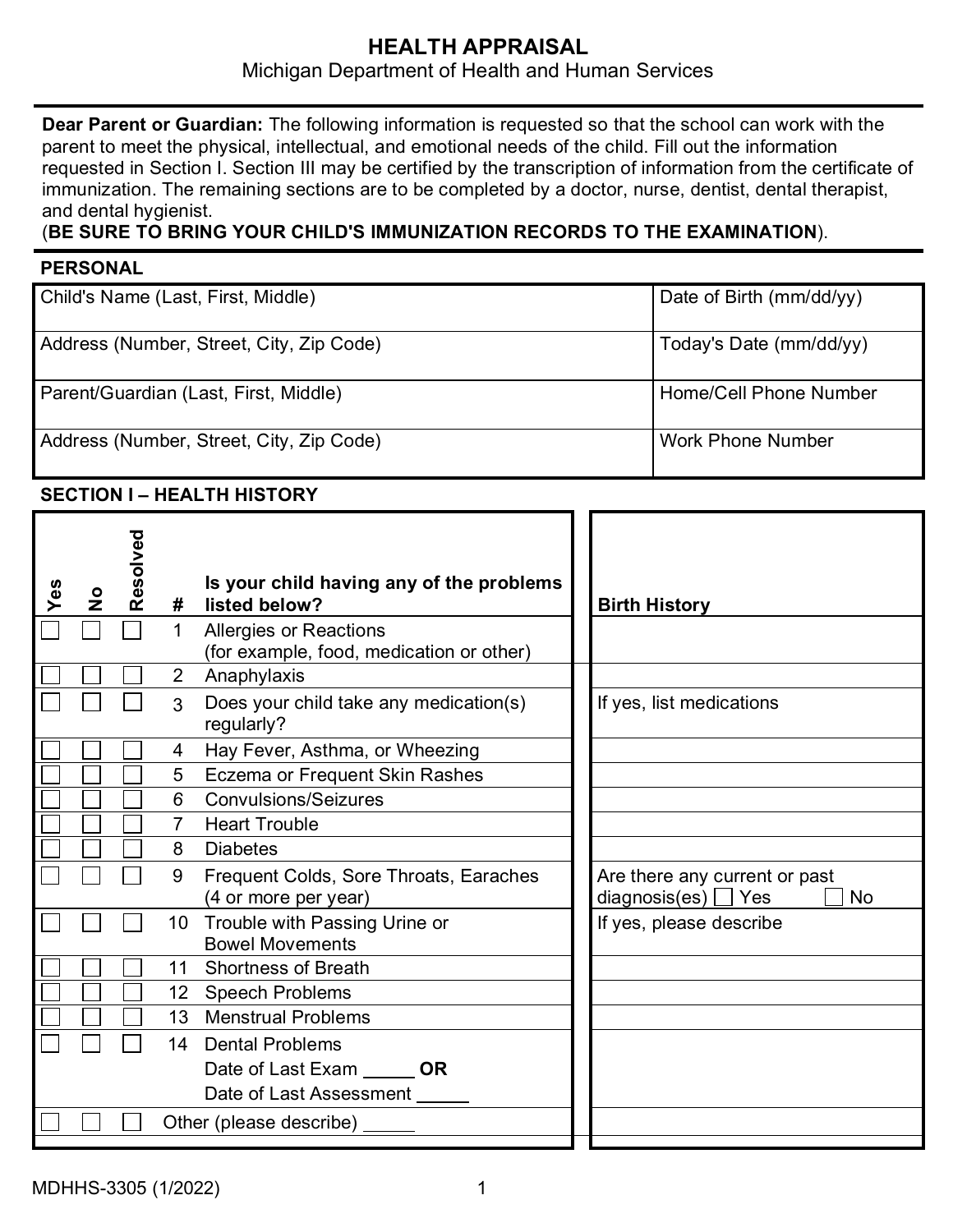| <b>Reason for Medication</b>                                                                                                                                                                                                                                                     |                                                                                                                                    |                                                                                             |                                  |                          |        |              |  |            |  |
|----------------------------------------------------------------------------------------------------------------------------------------------------------------------------------------------------------------------------------------------------------------------------------|------------------------------------------------------------------------------------------------------------------------------------|---------------------------------------------------------------------------------------------|----------------------------------|--------------------------|--------|--------------|--|------------|--|
| <b>Concussion History</b>                                                                                                                                                                                                                                                        |                                                                                                                                    |                                                                                             |                                  |                          |        |              |  |            |  |
|                                                                                                                                                                                                                                                                                  | Was the health history reviewed by a<br>Parent/Guardian Signature<br>Date<br>health professional?                                  |                                                                                             |                                  |                          |        |              |  |            |  |
|                                                                                                                                                                                                                                                                                  | $\Box$ Yes $\Box$ No <b>Examiner's Initials</b>                                                                                    |                                                                                             |                                  |                          |        |              |  |            |  |
|                                                                                                                                                                                                                                                                                  | SECTION II - PHYSICAL EXAMINATION, INSPECTION, TESTS AND MEASUREMENTS<br>Required for Child Care and Head Start / Early Head Start |                                                                                             |                                  |                          |        |              |  |            |  |
|                                                                                                                                                                                                                                                                                  |                                                                                                                                    | <b>Test and Measurements</b>                                                                |                                  |                          |        |              |  |            |  |
| Yes                                                                                                                                                                                                                                                                              | $\frac{1}{2}$                                                                                                                      | Was child tested for                                                                        |                                  | <b>Tests and results</b> | Normal | eferred<br>œ |  | Under care |  |
|                                                                                                                                                                                                                                                                                  |                                                                                                                                    | Vision                                                                                      | <b>Visual Acuity</b>             |                          |        |              |  |            |  |
|                                                                                                                                                                                                                                                                                  |                                                                                                                                    | Date $\_\_$                                                                                 | Muscle Imbalance                 |                          |        |              |  |            |  |
|                                                                                                                                                                                                                                                                                  |                                                                                                                                    |                                                                                             | Other                            |                          |        |              |  |            |  |
|                                                                                                                                                                                                                                                                                  |                                                                                                                                    | Hearing                                                                                     | Audiometer                       | $(R = Right, L = Left)$  | R/L    | R/L          |  |            |  |
|                                                                                                                                                                                                                                                                                  |                                                                                                                                    | Date $\_\_\_\_\_\_\$                                                                        | <b>OAE</b><br>(R= Right, L=Left) |                          |        | R/L          |  |            |  |
|                                                                                                                                                                                                                                                                                  |                                                                                                                                    |                                                                                             | Other                            | (R= Right, L=Left)       | R/L    | R/L          |  |            |  |
|                                                                                                                                                                                                                                                                                  |                                                                                                                                    | <b>Urinalysis</b>                                                                           | Sugar                            |                          |        |              |  |            |  |
|                                                                                                                                                                                                                                                                                  |                                                                                                                                    |                                                                                             | Albumin                          |                          |        |              |  |            |  |
|                                                                                                                                                                                                                                                                                  |                                                                                                                                    |                                                                                             | Microscopic                      |                          |        |              |  |            |  |
|                                                                                                                                                                                                                                                                                  |                                                                                                                                    | <b>Blood Lead Level</b>                                                                     |                                  |                          |        |              |  |            |  |
|                                                                                                                                                                                                                                                                                  |                                                                                                                                    |                                                                                             | Level ______ ug/dl               |                          |        |              |  |            |  |
| Note: All children in Medicaid need to be tested at 1 and 2 years of age, or once between 3 and 6 years of<br>age if not previously tested. All children, regardless of Medicaid status, should be tested at those same<br>ages if they live in an area where lead risk is high. |                                                                                                                                    |                                                                                             |                                  |                          |        |              |  |            |  |
|                                                                                                                                                                                                                                                                                  |                                                                                                                                    | Height & Weight                                                                             | Height                           |                          |        |              |  |            |  |
|                                                                                                                                                                                                                                                                                  |                                                                                                                                    |                                                                                             | Weight                           |                          |        |              |  |            |  |
|                                                                                                                                                                                                                                                                                  |                                                                                                                                    | Other                                                                                       | Other<br>□                       |                          |        |              |  |            |  |
|                                                                                                                                                                                                                                                                                  |                                                                                                                                    | Hemoglobin/Hematocrit                                                                       |                                  |                          |        |              |  |            |  |
|                                                                                                                                                                                                                                                                                  |                                                                                                                                    | <b>Blood Pressure</b><br>Complete pediatric tuberculosis risk assessment available at:      | Reading                          |                          |        |              |  |            |  |
|                                                                                                                                                                                                                                                                                  |                                                                                                                                    | https://www.michigan.gov/documents/mdhhs/4. MI Pediatric TB Risk Assessment 661537 7.pdf OR |                                  |                          |        |              |  |            |  |
|                                                                                                                                                                                                                                                                                  |                                                                                                                                    | feel free to use the attached QR code instead of the full link text.                        |                                  |                          |        |              |  |            |  |
|                                                                                                                                                                                                                                                                                  |                                                                                                                                    |                                                                                             |                                  |                          |        |              |  |            |  |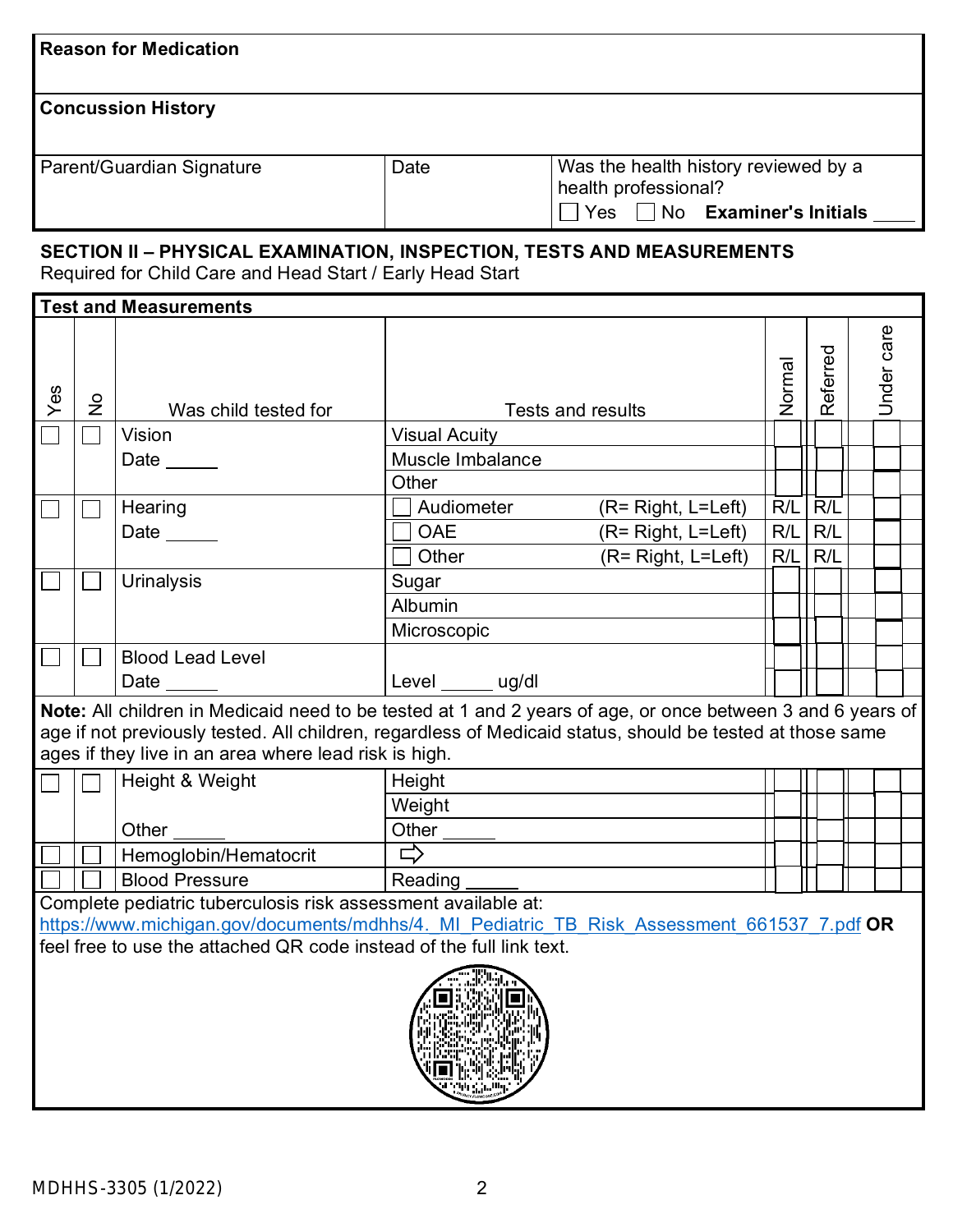Essential Findings Deviating from Normal

Exam Date

## **SECTION III – IMMUNIZATIONS**

Statements such as "UP-TO-DATE" or "COMPLETE" will not be accepted. Admission to school may be denied based on this information.**\***

| <b>Vaccines</b>                                                            | <b>Date Administered</b> |                | <b>Vaccines</b>                                                                                                                                                                                                                | <b>Date Administered</b> |                |  |  |
|----------------------------------------------------------------------------|--------------------------|----------------|--------------------------------------------------------------------------------------------------------------------------------------------------------------------------------------------------------------------------------|--------------------------|----------------|--|--|
| (Circle Type)                                                              | mm/dd/yy                 |                | (Circle Type)                                                                                                                                                                                                                  | mm/dd/yy                 |                |  |  |
| <b>Hepatitis B</b>                                                         | 1                        | 3              | <b>Hepatitis A</b>                                                                                                                                                                                                             | 1                        | 3              |  |  |
| (HepB)<br>2<br>$\overline{4}$                                              |                          | (HepA)         | $\overline{2}$                                                                                                                                                                                                                 |                          |                |  |  |
|                                                                            | 1                        | $\overline{4}$ | Influenza (IIV/LAIV)                                                                                                                                                                                                           | $\overline{1}$           | 3              |  |  |
| DTaP/DTP/DT/Td                                                             | $\overline{2}$           | 5              |                                                                                                                                                                                                                                | $\overline{2}$           | $\overline{4}$ |  |  |
|                                                                            | $\overline{3}$           | $\overline{6}$ | Meningococcal MenACWY                                                                                                                                                                                                          | $\mathbf{1}$             | $\overline{3}$ |  |  |
|                                                                            |                          |                | (MCV4)                                                                                                                                                                                                                         | $\overline{2}$           |                |  |  |
| Tdap                                                                       | 1                        |                | Meningococcal B                                                                                                                                                                                                                | 1                        | 3              |  |  |
|                                                                            |                          |                | (Bexsero, Trumenba)                                                                                                                                                                                                            | $\overline{2}$           |                |  |  |
|                                                                            | 1                        | 3              | Human Papillomavirus                                                                                                                                                                                                           | 1                        | 3              |  |  |
| Haemophilus Influenzae                                                     |                          |                | (9vHPV, 4vHPV, 2vHPV)                                                                                                                                                                                                          | $\overline{2}$           |                |  |  |
| type b (HIB)                                                               | $\overline{2}$           | $\overline{4}$ |                                                                                                                                                                                                                                | Type of                  | Date of        |  |  |
|                                                                            |                          |                | <b>Additional Vaccines</b>                                                                                                                                                                                                     | Vaccine(s)               | Vaccine(s)     |  |  |
| Polio                                                                      | 1                        | 4              |                                                                                                                                                                                                                                |                          |                |  |  |
|                                                                            | $\overline{2}$           | $\overline{5}$ | Specify Date & Type                                                                                                                                                                                                            | $\overline{2}$           |                |  |  |
| (IPV/OPV)                                                                  | 3                        |                |                                                                                                                                                                                                                                | 3                        |                |  |  |
| <b>Pneumococcal Conjugate</b>                                              | 1                        | 3              | Indicate and attach physician diagnosis or laboratory<br>evidence of immunity as applicable.                                                                                                                                   |                          |                |  |  |
| (PCV7/PCV13)                                                               | $\overline{2}$           | $\overline{4}$ |                                                                                                                                                                                                                                |                          |                |  |  |
| Rotavirus                                                                  | 1                        | 3              | *Note: According to Public Act 368 of 1978, any child                                                                                                                                                                          |                          |                |  |  |
| (RV1/RV5)                                                                  | $\overline{2}$           |                | enrolling in a Michigan school for the first time must<br>be adequately immunized, vision tested and hearing<br>tested. Exemptions to these requirements are granted<br>for medical, religious, and other objections, provided |                          |                |  |  |
| Measles, Mumps, Rubella                                                    | 1                        | 3              |                                                                                                                                                                                                                                |                          |                |  |  |
| (MMR/MMRV)                                                                 | $\overline{2}$           |                |                                                                                                                                                                                                                                |                          |                |  |  |
|                                                                            |                          |                |                                                                                                                                                                                                                                |                          |                |  |  |
|                                                                            |                          |                | that the waiver forms are properly prepared, signed                                                                                                                                                                            |                          |                |  |  |
| Varicella (Chickenpox),                                                    |                          |                | and delivered to school administrators. Forms for                                                                                                                                                                              |                          |                |  |  |
| (Var, MMRV)                                                                | 1                        | $\overline{2}$ | these exemptions are available at your provider office                                                                                                                                                                         |                          |                |  |  |
|                                                                            |                          |                | for medical waiver forms and through your local                                                                                                                                                                                |                          |                |  |  |
|                                                                            |                          |                | health department for nonmedical waiver forms.                                                                                                                                                                                 |                          |                |  |  |
| History of Chickenpox Disease?                                             |                          | Yes<br>No      | Parent/Guardian refused recommended                                                                                                                                                                                            |                          |                |  |  |
| immunizations at visit:<br>If yes, date                                    |                          |                |                                                                                                                                                                                                                                |                          |                |  |  |
| I certify that the immunization dates are true to the best of my knowledge |                          |                |                                                                                                                                                                                                                                |                          |                |  |  |
| <b>Health Professional's Signature</b>                                     |                          |                | <b>Title</b><br><b>Date</b>                                                                                                                                                                                                    |                          |                |  |  |
|                                                                            |                          |                |                                                                                                                                                                                                                                |                          |                |  |  |
|                                                                            |                          |                |                                                                                                                                                                                                                                |                          |                |  |  |

# **SECTION IV – RECOMMENDATIONS**

(Required for Child Care and Head Start/Early Head Start)

Yes<sup>No</sup>

 $\Box$ 

Is there any defect of vision, hearing, or other condition for which the school could help by  $\Box$ seating or other actions? If yes, please explain: \_\_\_\_